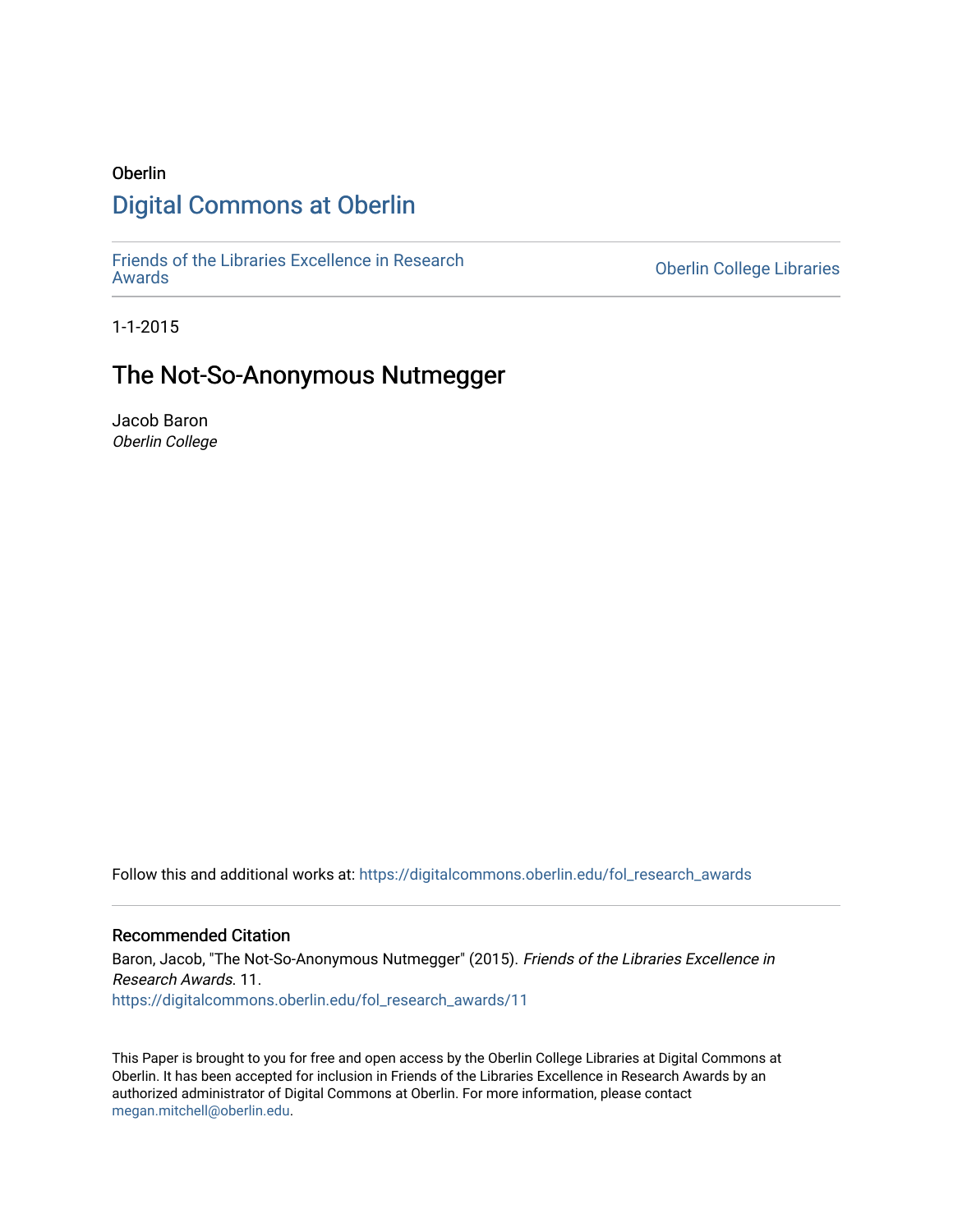### Jacob Baron

December 13, 2014

Alberto Zambenedetti

The Cinemas of Italy

#### THE NOT-SO-ANONYMOUS NUTMEGGER

In his brief biography of Tony Musante, Hal Erickson wrote, "He appeared to be the archetypal tense, tightly wound street punk" (Erickson). An emphasis must be placed on the word "appeared"—for to describe Musante as truly being a punk through and through, either in life or in his work, would be to tell an easy yet unforgivable lie. Yes, Musante played the punk well, so well that he would earn great acclaim for his portrayal of sleazy, sometimes psychotic characters in such films as *The Incident*, *The Detective*, and *The Mercenary*. But this should say more as to his talent than his personality, or even appearance: Musante was a clean-cut, ruggedly handsome, "well-behaved" family man from Connecticut who was steadily improving upon his craft (Erickson). It took Enrico Maria Salerno's romantic drama *The Anonymous Venetian* to convince people of that fact, as well as of his general versatility as an actor; but after the release of that film—even if Musante would go on to reprise his early sleazy persona in shows like *Oz* no one would question either of those truths again. *The Anonymous Venetian* marked a significant progression in Tony Musante's acting career in terms of both his work process and his public persona.

In terms of tone and subject matter, *The Anonymous Venetian* could not have been a bigger departure for all those involved at the time of its release. Co-star Florinda Balkan had been known as a Brazilian bombshell, playing prostitutes and eye candy for male protagonists. It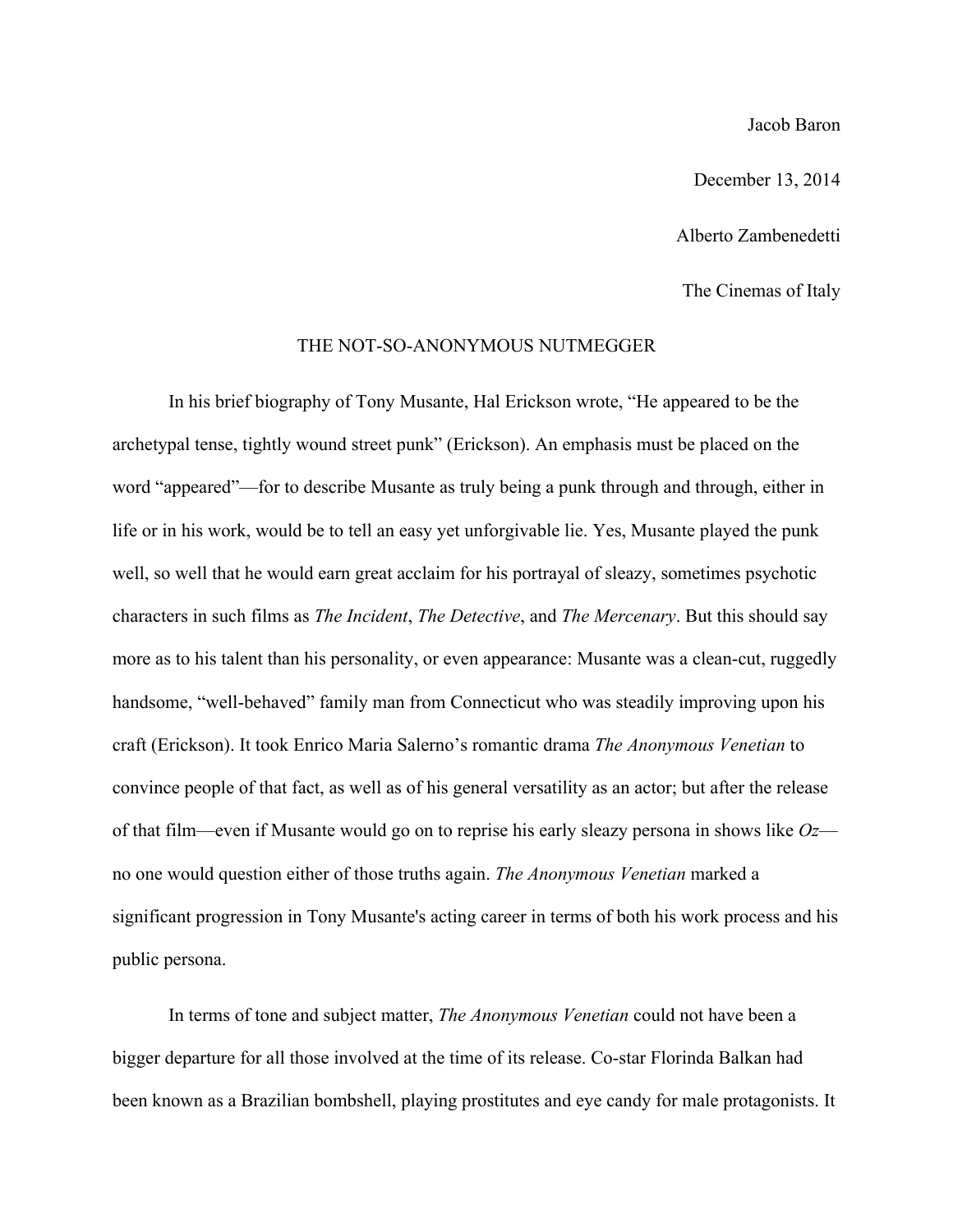was the directorial debut of Enrica Maria Salerno, who had hitherto been known in Italy as a famous actor, having provided the Italian voice for Clint Eastwood in Sergio Leone's Dollars Trilogy; producers had insisted on "telling him 'You're a fine actor, not a director. Why don't you let us give you a part in one of our pictures?'" (Carroll), causing Salerno to spend five years trying to raise the money necessary to make the film. But Musante had been typecast far worse before starring in *Venetian*; in fact, he even started his acting career being stuck into the type of role he would eventually fight hard to win back in this film: "'It all started with "Ride with Terror"' [the television special which later evolved into the film, 'The Incident'] insists Musante. 'Before that I was never the heavy. I was always the guy next door. When I went to read for the part, they told me "You can't do a heavy." I was one of the unknown unknowns but they finally decided to let me do it. …Then they started telling me "You can't play a nice guy.",' Musante recalls. 'They kept sending me scripts about hoods with knives'" (Carroll). An ironic twist of fate would force Musante into his image as the smirking, unkempt good-for-nothing. Though this was not an entirely tragic destination for the actor—being repeatedly sent scripts about "hoods with knives" was still a sign that people were interested, that they saw potential in him, and his history in the theater was not entirely ignored. Even The Boston Herald did a rather enthusiastic write-up on his story thus far:

"*Tony Musante, starring in 'The Anonymous Venetian,' a contemporary drama about the relationship between a man and a woman, now at Pi Alley Theater, is one of the fastest rising young American film actors. A native of Bridgeport, Conn., Musante began acting in regional theaters and off Broadway before making his screen debut with Ann-Margaret and Alain Delon in 'Once a Thief.' Since then, he has been busily engaged with appearances on stage, screen and television. In 1967, his portrayal of a New York hoodlum in 'The Incident,' won him the Best*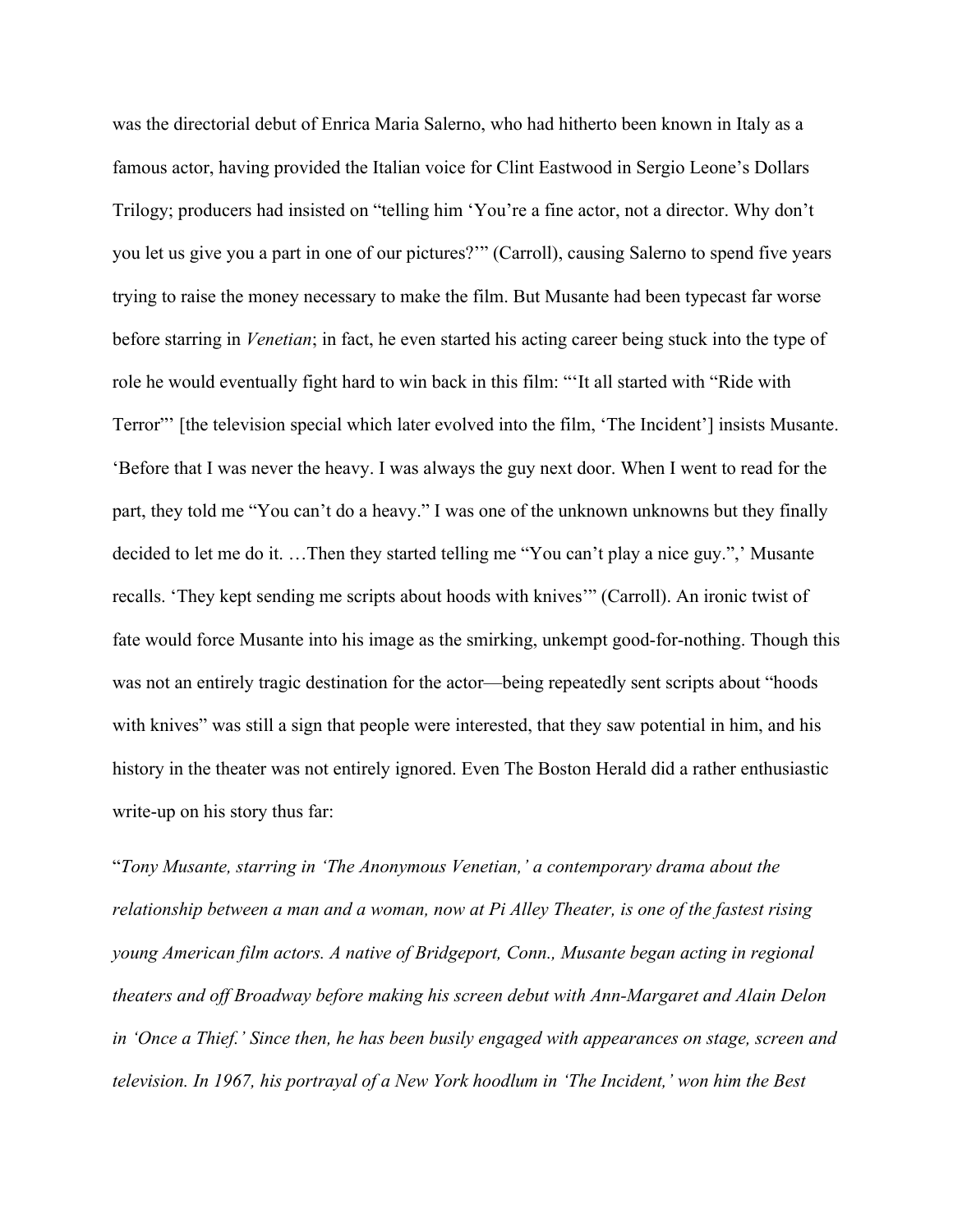*Actor award at the Mar Del Plata Film Festival. A rapid succession of film followed. He was seen in 'The Detective,' with Frank Sinatra, 'The Bird with the Crystal Plumage,' 'The Grissom Gang,' and recently completed a co-starring role with George C. Scott in 'The Last Run.'*" (The Boston Herald)

As much as he was appreciated, however, the matter of his not-so-pretty reputation in the United States was still a struggle, and one that would not be overcome easily.

Yet this image seemed to hold out for far longer in America than in his other cinematic stomping ground: Italy. In Italy, Musante had already received acclaim for playing more heroic (i.e. *The Bird With the Crystal Plumage*) and romantic (i.e. *Metti una sera a cena*) characters. The divide between his status at home and abroad was so vast, American producers would forget where he was even from: "When he was cast as an American writer in 'The Bird With the Crystal Plumage,' Musante reports, the comments went something like this: 'What is this new Italian actor doing playing an American?' Producers would look at him in surprise and say, 'Oh, you speak English!' If the Italians had Musante typed as an Italian romantic hero, we had the Connecticut-born actor labeled as a 'heavy'" (Carroll). Musante was cursed to always be misunderstood: he could either be the romantic lead abroad or the punk at home, without any crossover.

That is, of course, until *The Anonymous Venetian*. Rather than a blade-wielding maniac, Tony Musante played Enrico, a dying musician spending one last day with his estranged ex-wife, played by Balkan. This tragic, subdued type was unprecedented in his filmography, and it astounded critics all over the United States. Of course, the transition into this new role was not seamless—such transitions never are. One critic described Musante as a "Sammy Liguori lookalike" who "also looks and sounds exactly like Peter Falk" (Decker), neither of whom are exactly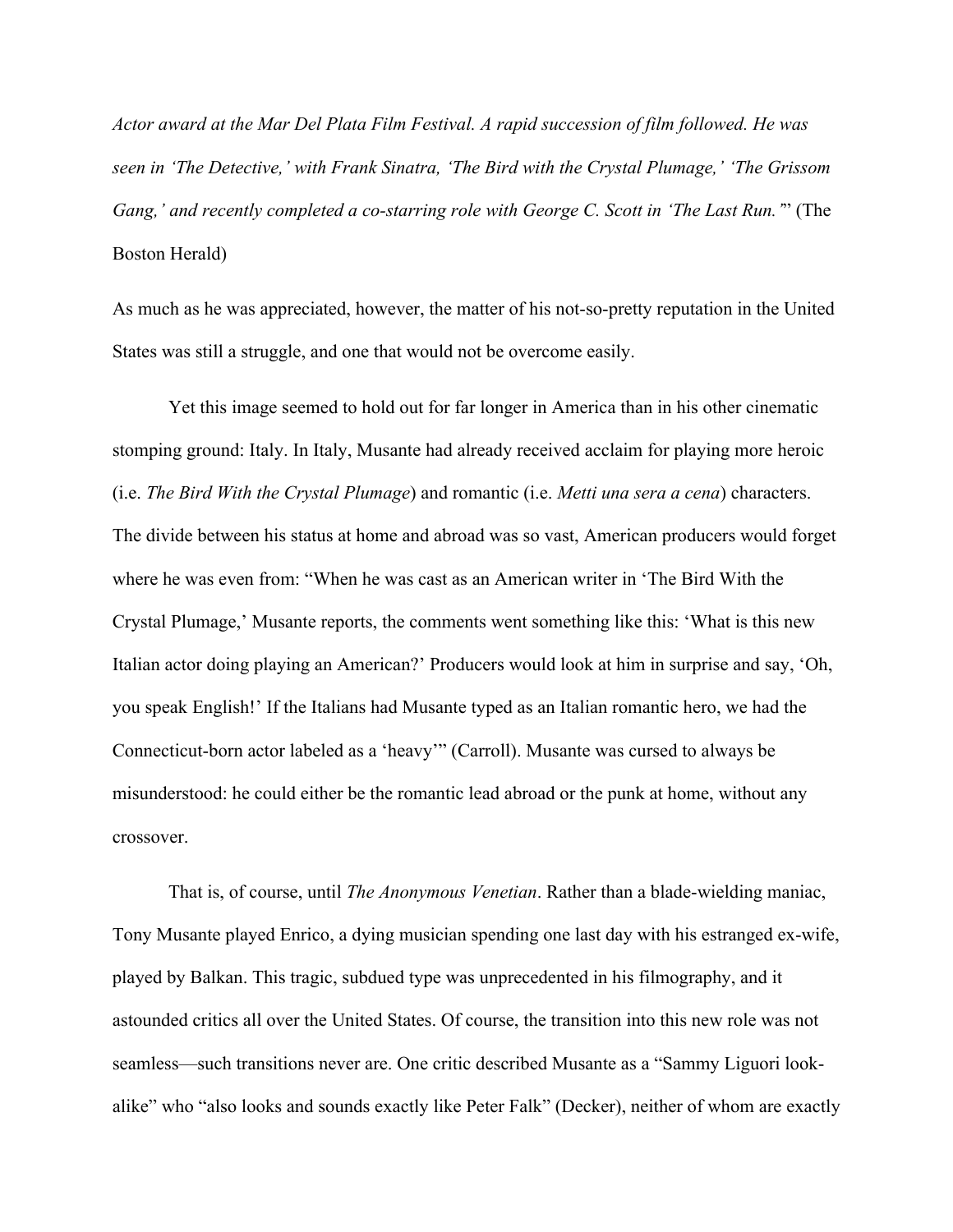stunningly handsome or subtle men. Another still saw him in his Italian persona, describing the leads as "an exotically gorgeous couple (Brazil's Florinda Bolkan and Tony Musante, who is from Connecticut but pretty exotic anyway)" (Parker). A third reviewer was simply unconvinced by this new onscreen behavior, actually preferring Musante's more manic moments—or, as he put it: "Mr. Musante, on the other hand, is better when he is the conductor, but falls short in his association with his ex-wife" (New Orleans States-Item). But this is purely a case of the exception proving the rule, as the media has always had a tendency to put up a fight when their ideas of celebrities are challenged. One must remember that "pretty boy" Heath Ledger had this same struggle just a few years ago when he was cast as the sinister, ugly villain The Joker in Christopher Nolan's *The Dark Knight*, though his struggle was, obviously, reversed.

And just as Ledger won overwhelmingly positive reviews for his big changeover, so too did Musante for *Venetian*, with Sylviane Gold even directly acknowledging the misconceptions of the actor at that time:

"*Remember the word punk? That's the word that best describes the movie roles Tony Musante has had up to now. He was the punk terrorizing a carload of IRT passengers in 'The Incident.' He was the punk terrorizing a kidnaped heiress in 'The Grissom Gang.' And he was the punk convict bullying his girlfriend and his driver in 'The Last Run.' But sitting in his backyard recently, talking about his newest movie, in which he does not play a punk, Tony Musante didn't look or sound anything like a mugger, gangster or ex-con. He looked and sounded like an intelligent, college-educated actor who spends his time renovating a brownstone in the Village, bicycling with his wife in Central Park, and playing classical and jazz piano.*" (Gold)

Fortunately, this intelligence and good taste was just as evident in Musante's performance, with many prominent American newspapers changing their tune about the actor. The Times-Picayune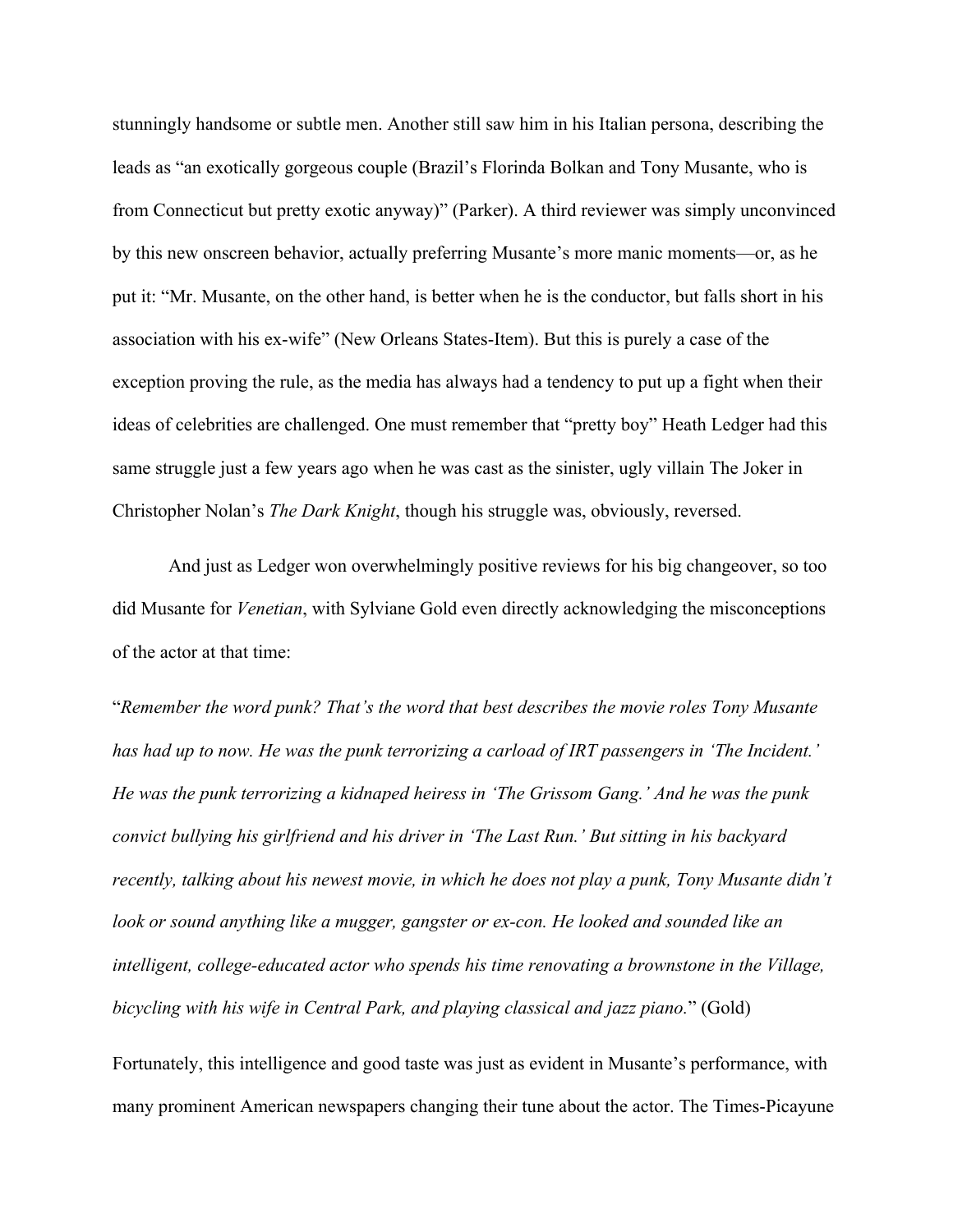proudly declared of the two leads, "The two give a real and convincing performance—you can believe they once were lovers…" (Saenger), a great success for a man who would never even be considered a believable lover outside of Italy. Philip Wuntch of The Dallas Morning News wrote, "TONY MUSANTE, as the musician suffering from an unglamorous brain tumor, brings sensitivity, vulnerability and understandable self-pity to his enigmatic role. His fear of death and his rage at the inequities of life are finely balanced with courage and human dignity" (Wuntch); sensitivity, vulnerability, and human dignity were quite a stretch from Musante's character in *The Incident*, who along with Martin Sheen's character would hold up a subway car full of innocents and minorities. It goes toward his talent as a performer that not only could such an unsavory role *boost* his career, but that he could top it with something so different, a sentiment shared in a review of *Venetian* by The Morning Telegraph: "Tony Musante, the Italian-American actor who first came to prominence as one of the subway hoodlums in 'The Incident' a few years ago, plays the role of the dying musician with aggressive bravado…" (The Morning Telegraph). He was even discovered in countries like Madrid, whose magazines took to him like a duck takes to water…or, like real Spaniards take to a man often mistaken for a Spaniard. This included C7, which wrote (and which has been written in a very loose translation to English), "...the gallant revelation of Tony Musante…a Tony Musante that no longer needs to be discovered, but this is his best known suggestion. ...Tony Musante is stated as an actor of exceptional expressive skills" (C7). Tony Musante had found worldwide praise, given to him almost like an apology, an apology for ever pigeonholing the man who turned down fame and fortune in a starring role in the TV series *Toma* solely because he craved more variety in his work.

Yes, Tony Musante was a man who was far more dedicated to his craft than to what his craft could provide him in terms of money and notoriety. He had, after all, formerly trained in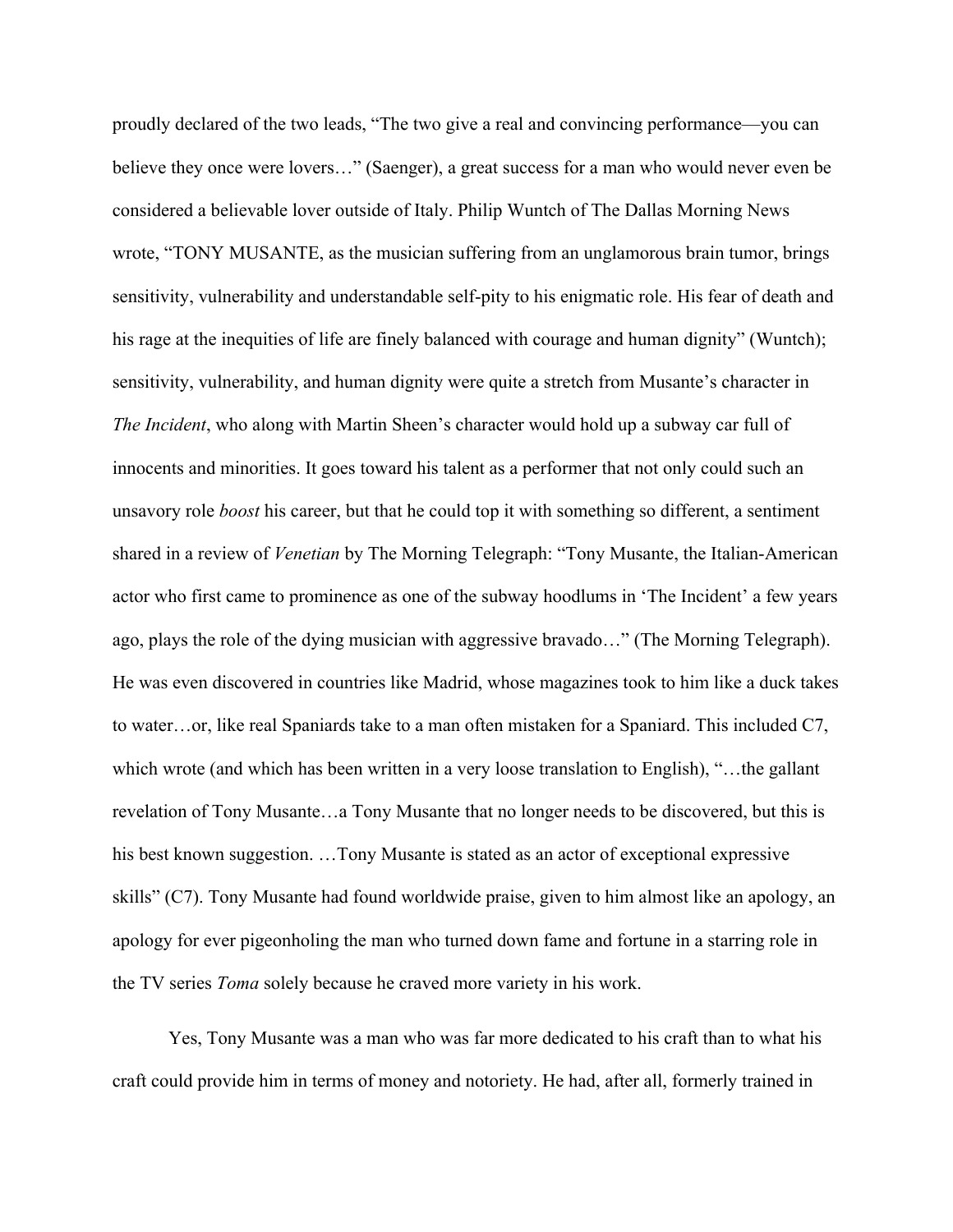both the classical and method styles, committing himself to an understanding of the art without necessarily committing himself to a particular school of acting; as he put it:

"*In the broad sense, I would consider myself a method actor. I don't have any particular allegiance to any school of acting. I've more or less developed my own approach to a role. Although I've studied with method people, and studied with classical people too. My approach to acting, whether it's on-stage or on film, has over the years developed into my own personal approach. I think most actors eventually develop a technique that works for them individually.*" (IMDB)

Musante never allowed his talents to be limited, restrained by either the concept of a recurring role or an unbending loyalty to a proven technique. Rather, he seems to have simply picked up aspects of his style along his journey, accumulating them in a snowball effect that proves rolling stones might just gather moss after all. His progression as an actor can be seen quite clearly not only onscreen, but behind the scenes as well. Musante kept a personal notebook on the set of each of his films, scribbling down technical notes, character analyses, and general observations and discoveries as the shooting schedules wore on. Each notebook offers an absolute smorgasbord of actor's insight, but they not-quite-coincidentally offer insight into Musante's personal and professional transformations as well.

*The Incident* and *The Anonymous Venetian* were two of Tony Musante's most careerchanging films, two works that could not be more different from each other—and the notebook Musante kept on the sets of these films parallel this distinction. Both are written in the language of a highly trained, highly competent actor with years of theatrical experience, with constant mentions of "objects," "triggers," and "a priori" to be interacted with both internally and externally, as well as unrestrained bursts of self-criticism as to Musante's ability to properly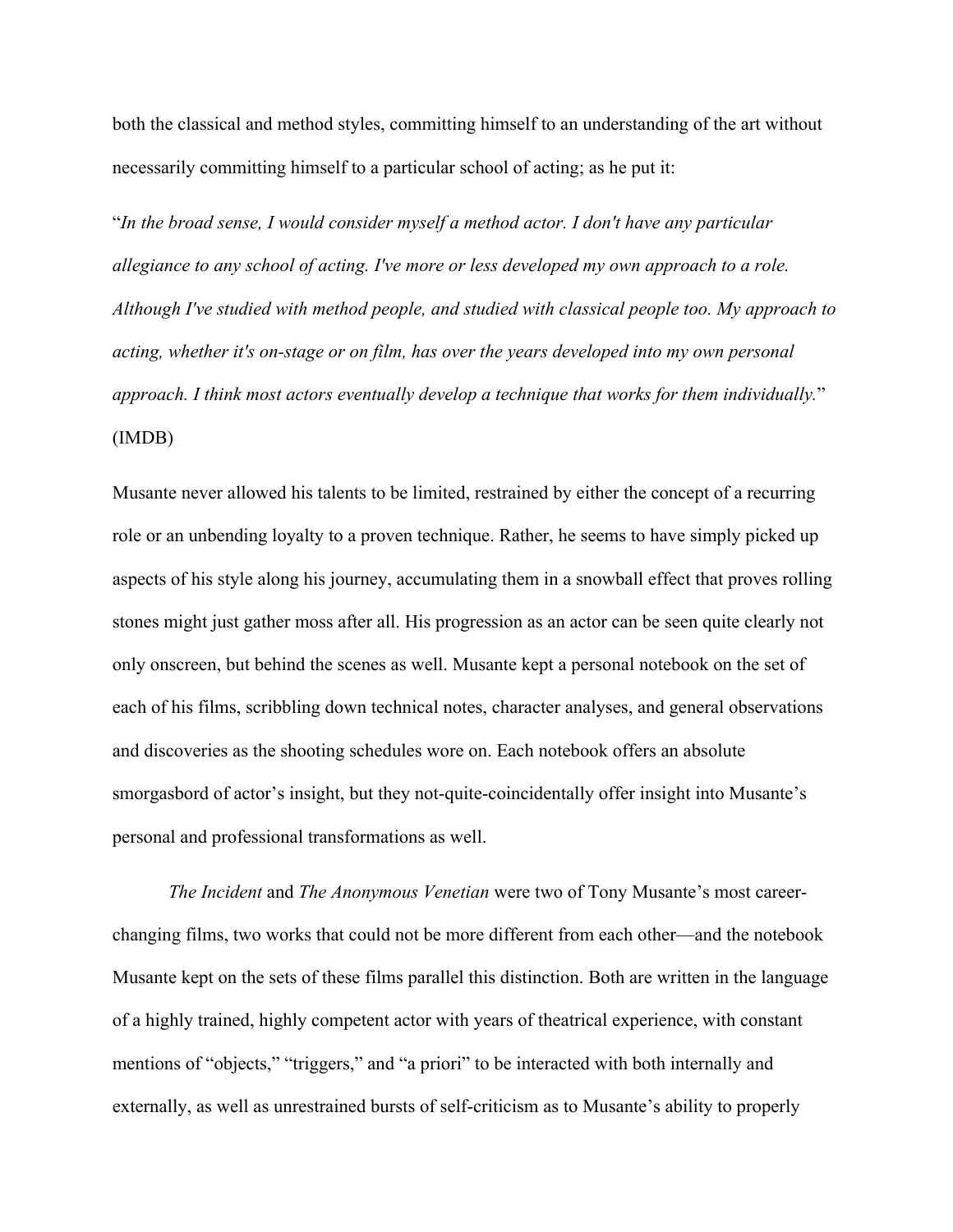convey feelings and moods. However, the criticisms Musante lobbed at himself in his notebook for *The Incident* appear much more panicky, sometimes taking up entire pages, whereas the criticisms in the notebook for *The Anonymous Venetian* were brief reminders to avoid repetition of ill-advised actions. The tangible nervousness in the first notebook reveal a younger actor desperately wanting to make a good impression while shooting for his first major film role, and kicking himself when he failed in doing so. Early entries include snippets such as "MASS IMPROVISATION: What a disaster!!", which would give way to a back-and-forth between the angel and devil on Musante's shoulders: "I MAY have learned more about the film because the improv was not a 'smash' than if it were. BUT I was depressed because: 1) NOT A COMPLETE SUCCESS – 2) MY EGO  $\rightarrow$  I wanted the others to DIG me as an actor—PERHAPS it's a good thing that this was deflated at this point" (Notebook 7). While Musante was still a seasoned artist at this point, he sounds frightened here, torn between a desire to improve and the despair of not meeting expectations. Such fear is not present in his *Venetian* notebook, having been replaced by a sturdy and organized professionalism that looks for and finds patterns in Musante's character, as opposed to the often rambling, broad, relatively unstructured thoughts found in the *Incident*  notebook.

"Rambling" is not meant to be used negatively, however, simply objectively—Musante's analysis of his role as Joe Ferrone in *The Incident* is much more free-flow, looking at the part subjectively rather than from a distance like Musante would do with Enrico in *Venetian*. This subjectivity leads to the feeling that Musante was still performing with something of a "method actor" mindset: in his writing there are frequent manic capitalizations and underlinings, his notes frequently sounding like the diaries of the knife-wielding hoodlum Joe Ferrone. For example, certain scribblings which stand out in particular include: "I AM THE LONER…I use Arty. But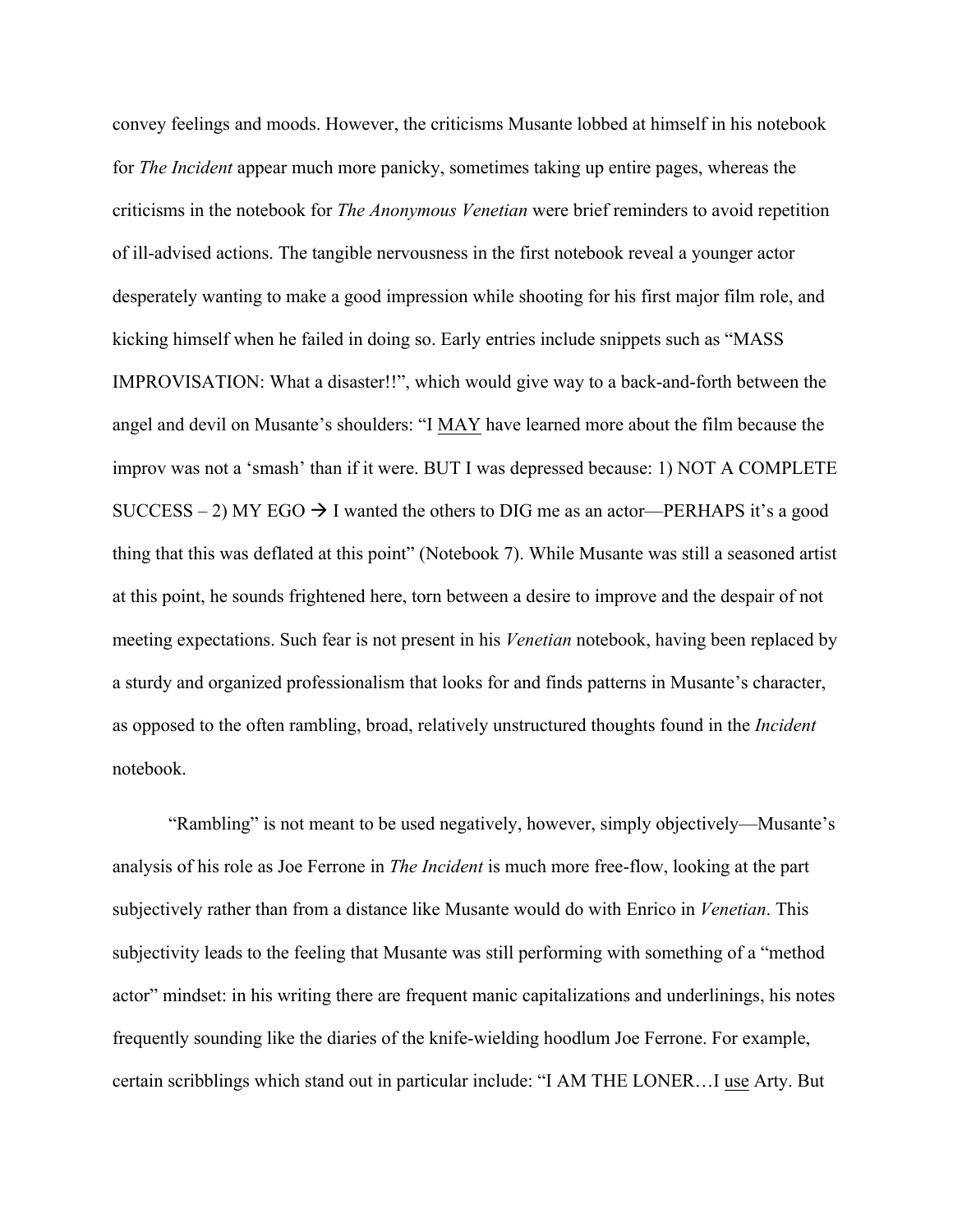that's it. I USE HIM. He is on a string, I can pull on him whenever I want him"; "I WOULD DIG + CUT + SLASH ALL THE HARDER AT THESE BLOBS"; "YOU STUPID ASS!!!!!"; "I WAS DARING HIM, SAYING TO HIM—'GO AHEAD! CUT ME"; not to mention frequent aggressive uses of the words "pus," "nigger," "queer," and "fag"—though this could simply be due to the less politically-correct vocabulary of the 1960s (Notebook II). Musante did not hold back from disturbing aspects of his character, but rather plunged into them head-first, analyzing the weaknesses of the different characters he would abuse so that he could better intimidate them when it came time to shoot his scenes. There is an energy present in this notebook, not just a nervous one but an excited one. He talks about notes given to him from other actors—i.e. "Marty's suggestions" (Notebook 7)—as he looked for guidance among his peers, and would list off discoveries freely as they came, sometimes amounting to entire pages rivaling the size of his lists of self-criticisms. There is even one page whose only title is "THOUGHTS. SCRIPT. RANDOM" (Notebook 7).

In his notebook for *The Anonymous Venetian*, Musante has not entirely detached from the method mindset, but has rather began focusing on different characteristics of it. There are pages upon pages of extensive research done on parts of his character that lazier actors would have deemed irrelevant to their process. Musante thoroughly studied the brain cancer his character Enrico was suffering from, reading and citing several books on the subject (including Cameron's 1956 Truth About Cancer, Sutton's 1968 Cancer Explained, and Goldman's 1958 There Is an Answer to Cancer). He learned not only the physical symptoms—which he divided into "vision, motion, digestive, consciousness, and pain"—but facts and statistics on the matter also: "Symptomatic disturbances of brain tumors are dependent upon WHERE in the brain," as well as "In USA, less than 2% of cancers attack the brain and/or central nervous system" and "Brain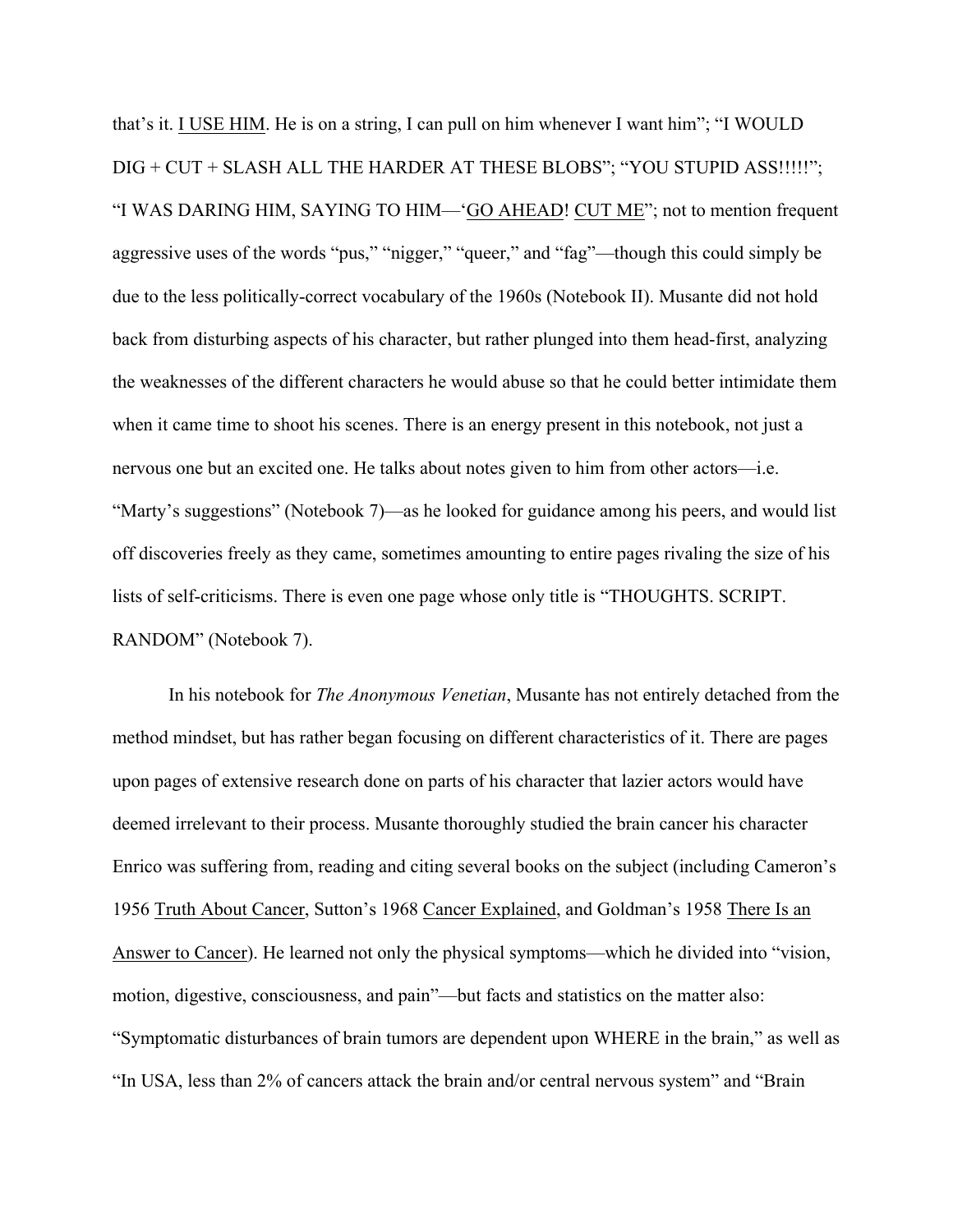cancer is one of 4 most common cancers in children (?)" (Notebook 11). Musante kept notes on how to play, maintain, and carry an oboe and its reed (which he would only need to keep in mind for the closing scene), as well as general facts about the city of Venice, which Enrico held dear to his heart: its famous citizens (ex. Marco Polo, Vivaldi, and painters like Titian, Veronese and Tinoretto); prisoners (ex. Casanova and Silvio); its basic geography, such as the number of islands, canals, bridges, and churches; and major moments in its history, from its founding in 811 A.D. to its Zenith of power in the 15<sup>th</sup> century. These facts have little to do with the actual plot or dialogue of the film, but that's the magic of Musante's process: anything and everything can and will enrich the acting process.

These technicalities extend to his actual acting in the film, however. Musante would frequently make notes on how the camera should be seeing him, what the mood of each scene should be, and certain facts on film acting to stay aware of. He kept a detailed, minute-by-minute schedule of the day over which the plot takes place, listing off events and locations. The nature of the *Venetian* notebook is far more technical overall compared to the emotional chaos of the *Incident* notebook, as though Musante was insisting on looking outside-in this time, as opposed to inside-out. His diary entries are in his own voice rather than his characters, with additions like "Does it read that I want to screw?" revealing a dichotomy between Musante as a serious actor and a lighthearted man; the serious actor was far more prevalent, however, repeating questions like "Is walk consistent?" and "Does this read?" (Notebook 11). The scathing criticisms are still there, and if they have changed in confidence then they have certainly not changed in their power; for example, on one particular day, Musante gave the director an insufficient take "BECAUSE 1. I wasn't listening; 2. I wasn't taking my time—ASSHOLE!", and later on in the day he would even overanalyze the good moments: "This scene felt very good. Simple. Relaxed.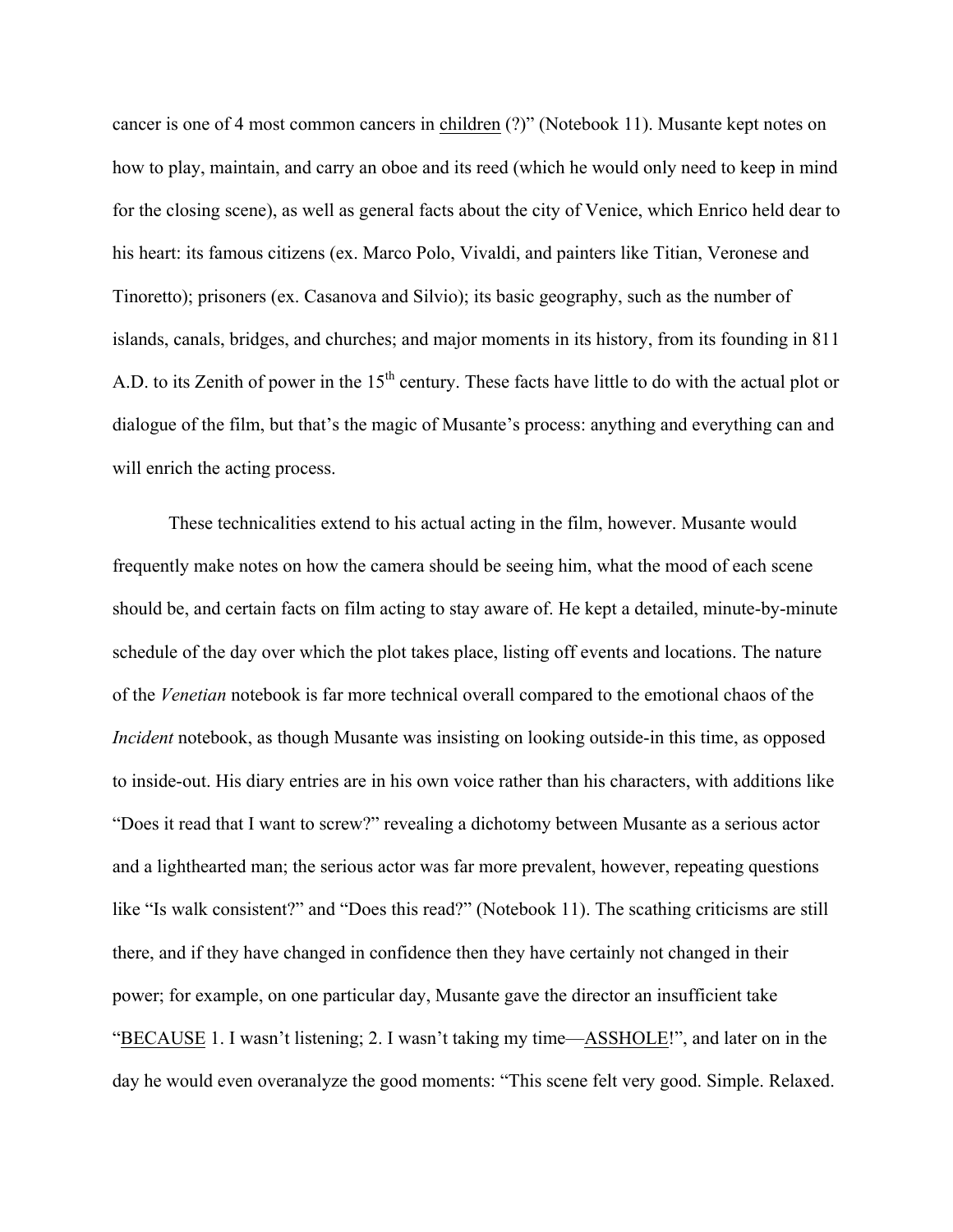Loving. IT DID NOT FEEL PAINFUL. Is this right? This is something which bothers me about the scene" (Notebook 11). It seems Musante was always bound to be his own worst critic, though in *this* notebook he seems to at least be able to calm himself down with reassurances: "I worked very hard to be precise when I was practicing BUT once I was playing the scene—I DIDN'T WORK ANYMORE. Just as in all other phases of acting WHAT'S DONE IS DONE. WHAT AIN'T GONNA GET DONE AIN'T GONNA GET DONE IN THE SCENE. PLAY + RELAX" (Notebook 11). There seems to be a much tighter grip here on the acting profession, which naturally stems from the three year duration between the two notebooks.

Musante did not completely do away with the emotional aspects of Enrico, however. He makes sure to pay attention to emotional realities even during physical challenges, like playing the oboe:

"*I didn't worry about what would come out of the oboe. I tried to play THRU the instrument to reach my listener—this way the instrument was not so much an obstacle as an extension of my feelings. I loved this approach both when I played + when I feigned playing.*" (Notebook 11)

Miniscule details would be focused on for several lines, details like the emotional baggage in glances at his ex-wife and even his character's thought process during solitary, silent scenes like when he waits for his ex-wife at the train station at the beginning of the film. He would openly ponder on what it means to be a husband and father, asking questions about what it is like to be a father, whether other fathers have stupid ideas like Enrico's, and whether Enrico himself could then be considered a "good" father. An entire backstory for his character was written, from his first meeting his now ex-wife (1956) to their first time in bed (3:30 to 4:00 in the afternoon) to his graduation and their marriage (1958)—from the birth of their son Giorgio (1960) to their eventual split (1963), as well as the span of his career as a musician. Musante left no stone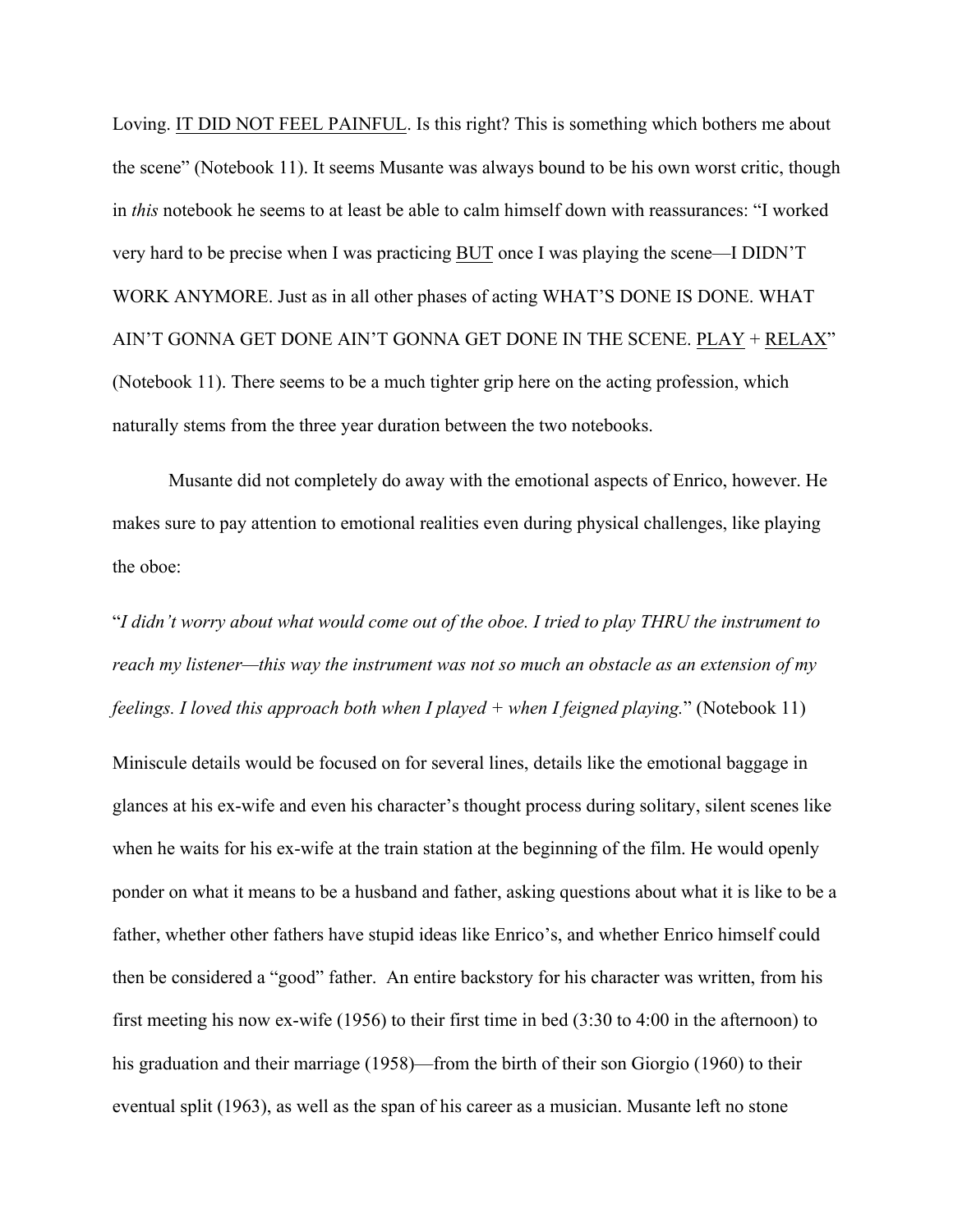unturned—it's just that this time his turning of the rocks was more methodical, and he lingered on what rocks he believed really counted.

There is a dialogue exchange in the latter half of *The Anonymous Venetian* where Enrico reveals his disease to his increasingly frustrated and confused ex-wife Val that has some pertinence as to Tony Musante's image and career: Val shouts at him, "You're a clown, a clown!", and Enrico calmly replies, "Maybe. But I'm dying." Val's stubbornness is much like that of the American media when it came to Musante, and Enrico's response might well represent Musante's own: yes, I may not appear to be serious, but deep down I am more serious than anyone else. If reviews of the film and Musante's personal notebooks are to be believed, Musante was telling the truth.

#### BIBLIOGRAPHY

- "The Anonymous Venetian." *The Boston Herald* [Boston, MA] 3 Oct. 1971, Traveler: n. pag. Print.
- "Anonymous Venetian is Tour of Venice." *New Orleans States-Item* [New Orleans, LA] 13 Dec. 1971, Movie Reviews: n. pag. Print.

Carroll, Kathleen. "Off Camera (With Tony Musante)." *Sunday News* 17 Oct. 1971: n. pag. Print.

Erickson, Hal. "Biography." *Rovi*. N.p., n.d. Web. 12 Dec. 2014.

<http://www.allmovie.com/artist/tony-musante-p51553>.

Gold, Sylviane. "Tony Musante, No Punk, Now in His Latest Film." *New York Post* [New York City] 4 Sept. 1971: n. pag. Print.